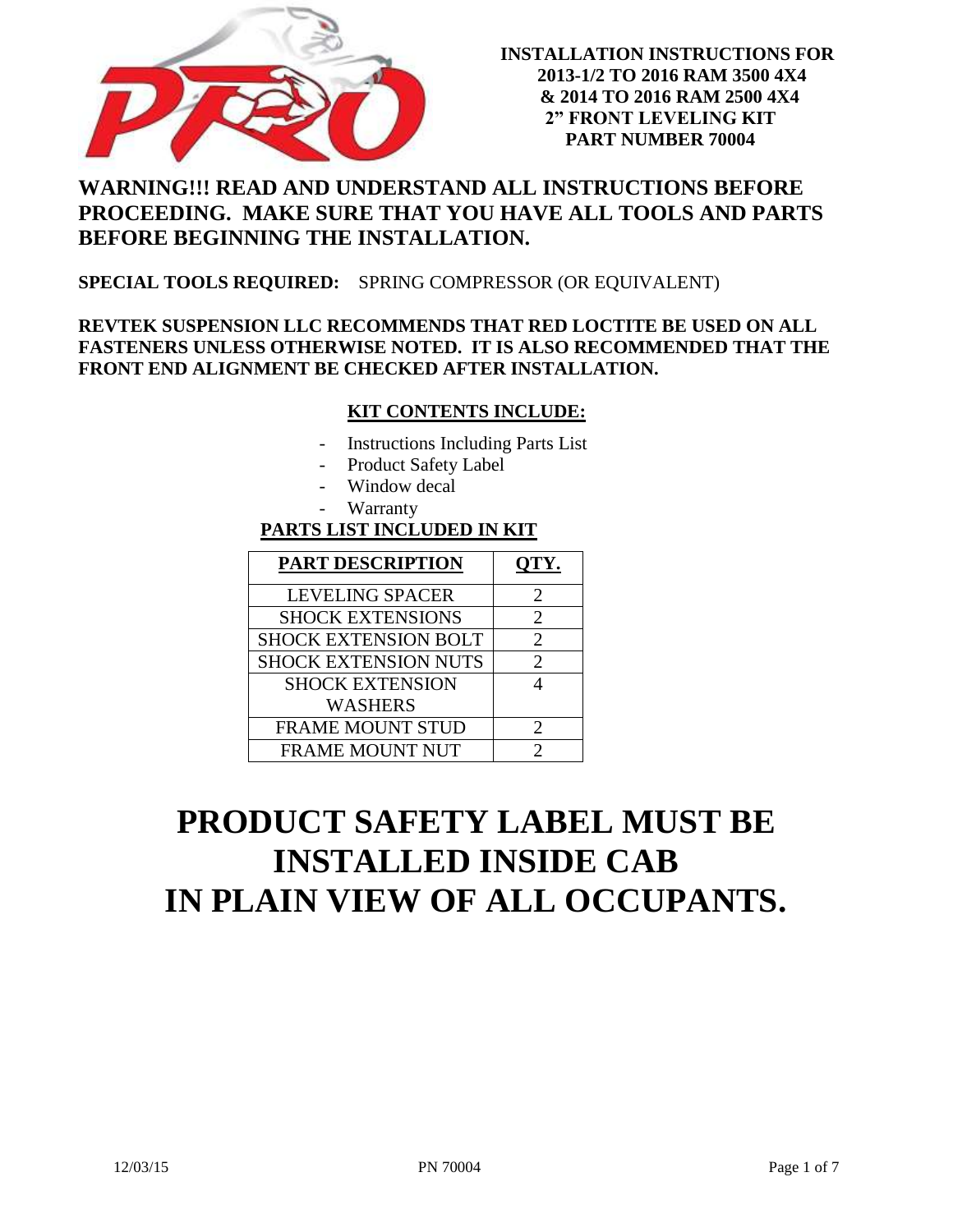## **FRONT OF VEHICLE**

- 1. Park vehicle on level concrete surface.
- 2. Center and lock the steering wheel.
- 3. Block the rear wheels of the vehicle to prevent vehicle from moving in either direction.
- 4. Remove the lower front shock bolts using a 21mm socket on both sides of the vehicle. Save bolt for later reinstall. See Figure 1.
- 5. Remove the two brake line retaining bolts holding the lines in place at the radius arms using a 13mm socket. See Figure 2.
- 6. Raise and support the vehicle with jack stands from the frame, just behind Radius arm, while keeping floor jack under axle and upward pressure on it.
- 7. Remove the front wheels.
- 8. Remove the nut, using an 18mm socket, from the sway bar end link. See Figure 3.
- 9. Slowly lower front axle until coil spring is loose, then remove rubber isolator from top of coil spring. & cut the nipple from the isolator.
- 10. Slide rubber isolator over the small diameter of new supplied Revtek PRO Spacer. See Figure 5.
- 11. Install the spacers with isolator in exact same position as removed Figure 5. These must be installed and oriented exactly as removed for the coil springs to be located correctly.
- 12. Using the floor jack, raise front axle with slight pressure (DO NOT) lift off jack stands, while making sure new supplied spacer locates onto the factory snout on frame.
- 13. Reinstall Tires (Torque to wheel manufactures specs) and lower vehicle to the ground.
- 14. Install shock extension bracket in lower shock mount using factory hardware removed in step 4. Install bottom of shock into top of shock extension bracket using 14mm hardware provided. Torque fasteners to factory specifications
- 15. Reinstall lower shock bolt. (Torque to factory specs).
- 16. Reinstall sway bar end link nuts. (Torque to factory specs).
- 17. Reinstall factory brake line retaining bolts to radius arms. (Torque to factory specs).
- 18. You will need to have your alignment re- checked and also possibly adjust your headlights down.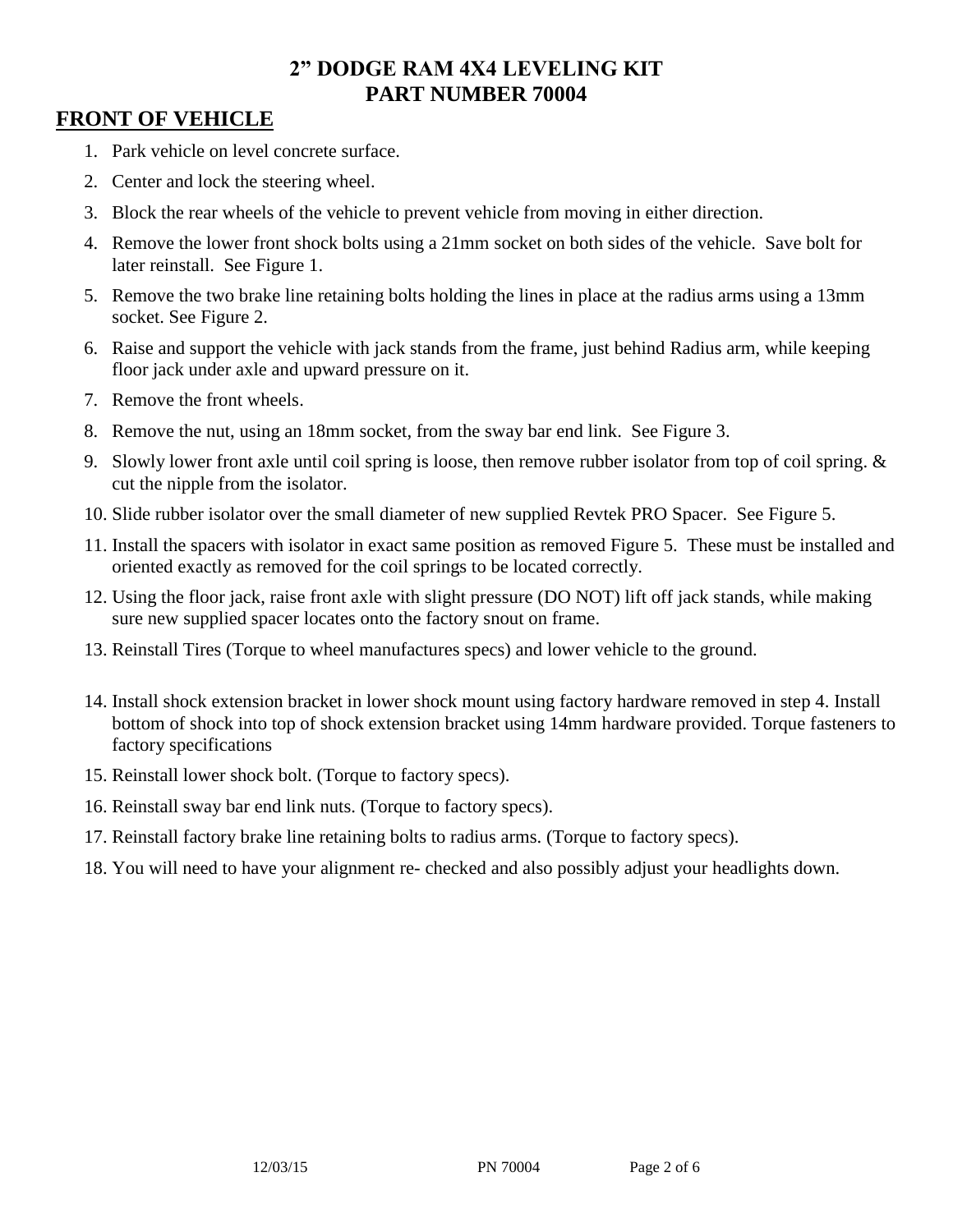

 **Figure 1.**



 **Figure 2.**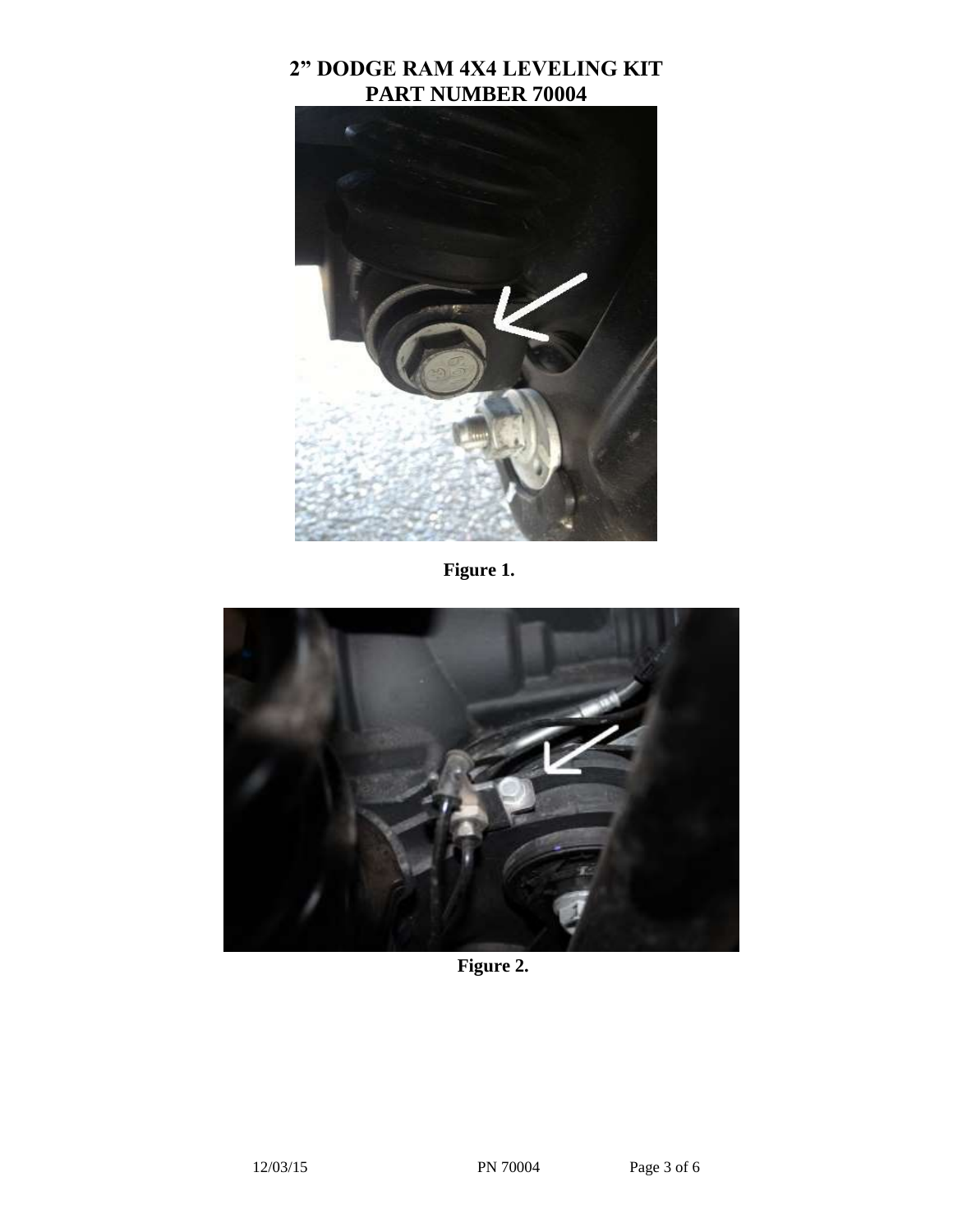

**Figure 3**



**Figure 5.**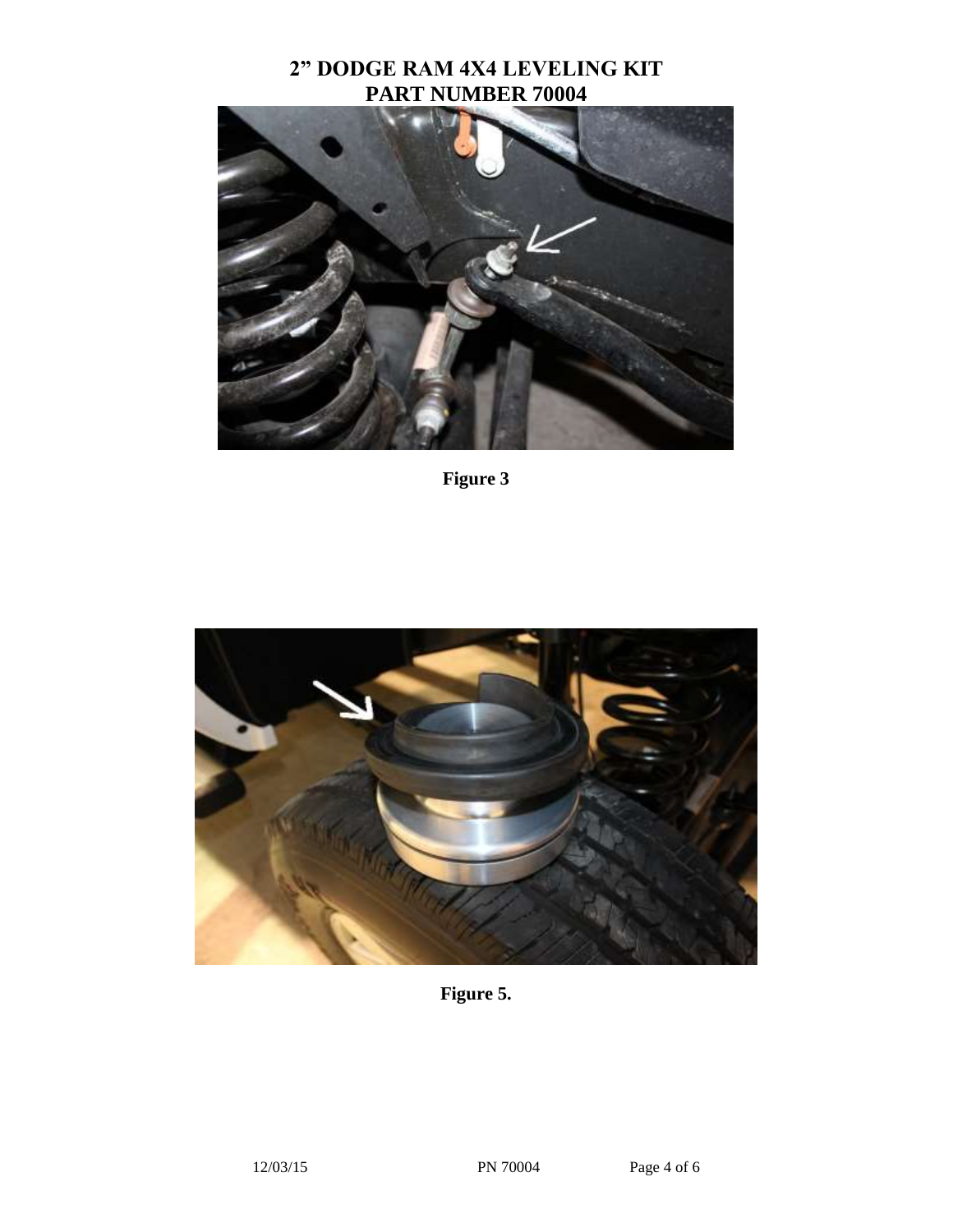

**KIT IMAGE**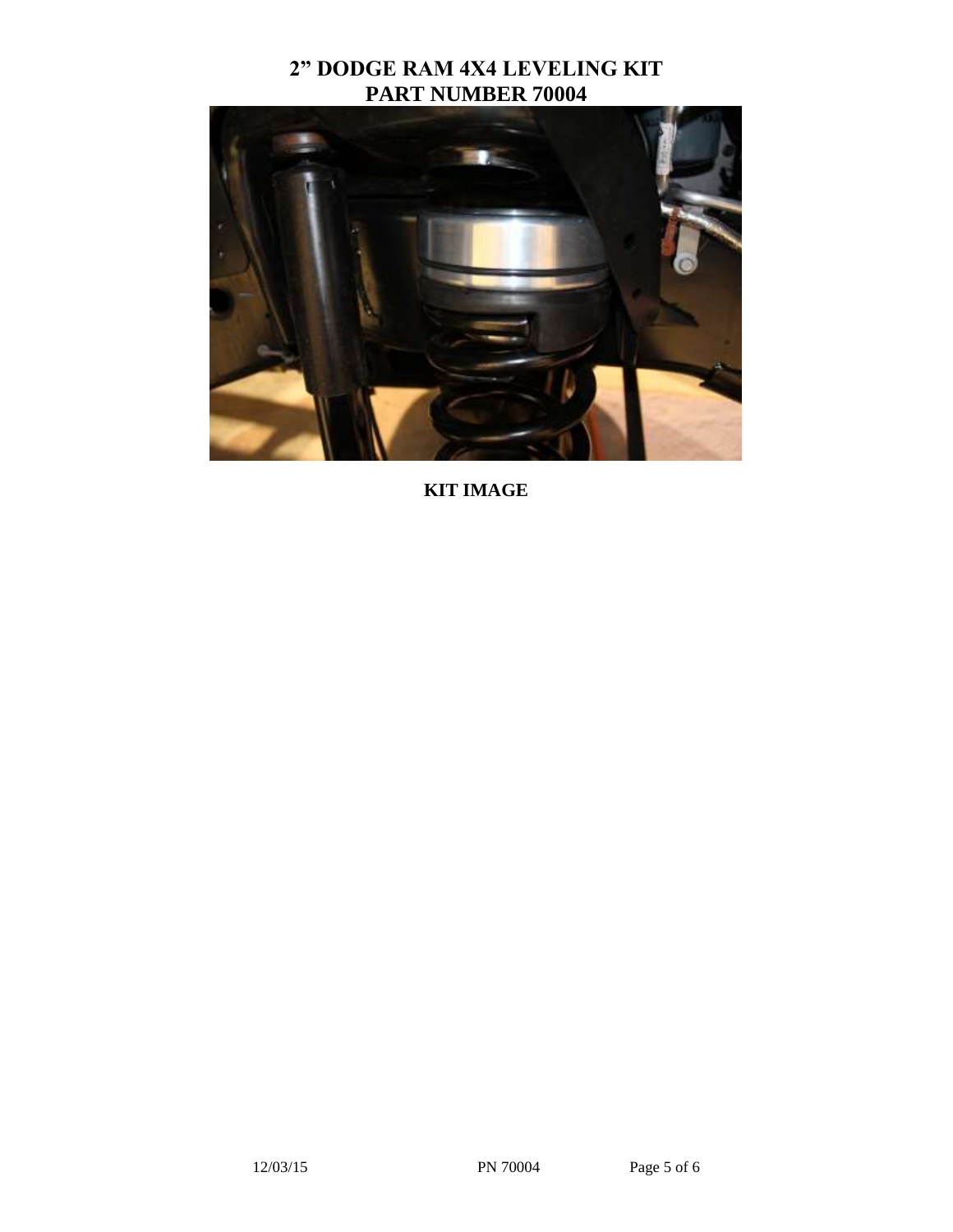# **Important Installation Notes:**

- Manufacturing tolerances do create certain variations that we cannot fully account for. At times you may need to use a punch, or pry bar to get holes to line up. Also you may need to slightly enlarge a hole to create a proper alignment. These are all normal situations.
- Altering your suspension may change the way your vehicle handles. Care must be taken to operate your vehicle safely.
- Adding large wheels and tires, will change how your suspension operates. It may put extra strain on certain components causing them to wear sooner than normal.
- While every effort is made to design our kits to work within factory geometry, there are situations where additional alignment tools like adjustable or replacement components may be needed. This is normal.
- It is possible when changing the driveline angles that a vibration may occur, and require an adjustment to repair this situation.
- Other modifications may be needed due to optional equipment on the vehicle or other prior modifications that have been made.
- All fasteners should be checked and retightened after 500 miles. After the initial recheck, they should be checked and tightened as needed with every following service.
- Once the installation is complete a thorough road test should be performed to verify proper clearance of all items.
- Revtek Suspension kits are not designed for race applications.
- Altering the suspension on your vehicle may change the characteristics of some systems such as: fuel economy, transmission shift points, etc.
- While Revtek systems are designed to work within all factory specifications and tolerances, there are some situations where exceeding the capability of the vehicle such as load capacity or speed will result in some undesirable results. If you overload your vehicle it will not handle correctly. If you drive or turn with excessive speed your vehicle will handle differently and some onboard vehicle systems may detect this and take appropriate action.
- Our tire and wheel fitments are only a guideline. Different production times or tolerances will vary and this sizes should only be used as a starting point. Each vehicle is different and will need to be treated as such.
- Our lift heights can vary slightly based on manufacturing tolerances. Some vehicles will exhibit slightly different amounts of lift heights and different final heights. Every vehicle is not identical and every vehicle will not be perfectly the same at all four corners.
- Once your vehicle is lifted components may wear faster, this is normal. A lifted vehicle is exerting more stress on most components and therefor causing them to wear faster.
- After altering the height of your vehicle, you should aim the headlights for proper coverage.
- The use of Loctite on fasteners is highly recommended.